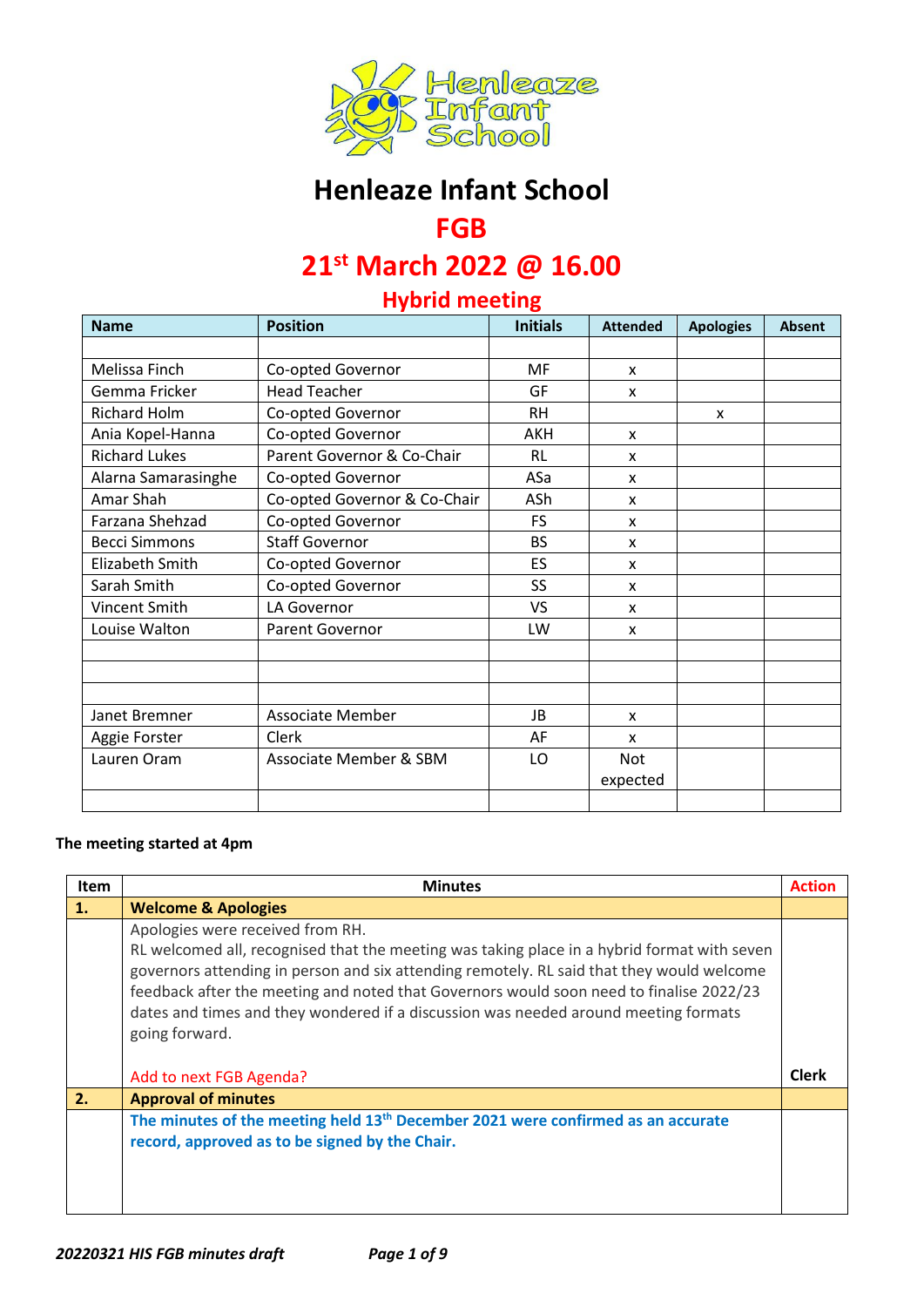|        | <b>Item</b><br>4<br>4<br>7<br>7<br>7<br>7     | <b>Actions from previous meeting</b><br><b>Purchase blinds</b><br>read three shared caretakers, not two.<br>School's name etc.<br>Guardianship is not reflected in model polices - feedback<br>to LA required. |                                        | RC minutes of 9th November 2021 need to be amended to<br>Make requested changes to policies: correct typos, add<br>A recent, significant change in the law regarding Special         |                                       |                  | <b>Initials</b><br>LO<br>AF<br>AF |                                       | Done Jan 2022<br>Done Jan 2022 |                   |              |
|--------|-----------------------------------------------|----------------------------------------------------------------------------------------------------------------------------------------------------------------------------------------------------------------|----------------------------------------|--------------------------------------------------------------------------------------------------------------------------------------------------------------------------------------|---------------------------------------|------------------|-----------------------------------|---------------------------------------|--------------------------------|-------------------|--------------|
|        |                                               |                                                                                                                                                                                                                |                                        |                                                                                                                                                                                      |                                       |                  |                                   |                                       |                                |                   |              |
|        |                                               |                                                                                                                                                                                                                |                                        |                                                                                                                                                                                      |                                       |                  |                                   |                                       |                                |                   |              |
|        |                                               |                                                                                                                                                                                                                |                                        |                                                                                                                                                                                      |                                       |                  |                                   |                                       |                                |                   |              |
|        |                                               |                                                                                                                                                                                                                |                                        |                                                                                                                                                                                      |                                       |                  |                                   |                                       |                                |                   |              |
|        |                                               |                                                                                                                                                                                                                |                                        |                                                                                                                                                                                      |                                       |                  | <b>LO</b>                         |                                       | No change required             |                   |              |
|        |                                               |                                                                                                                                                                                                                |                                        | Research improved wording for Complaints procedure                                                                                                                                   |                                       |                  | JB                                |                                       |                                |                   |              |
|        |                                               |                                                                                                                                                                                                                |                                        | Return revised Complaints procedure to a subsequent FGB                                                                                                                              |                                       |                  | AF                                |                                       |                                |                   |              |
|        | 10                                            |                                                                                                                                                                                                                |                                        | Arrange for later site lock up for FGB 13.12.21                                                                                                                                      |                                       |                  | LO                                |                                       | <b>Early March</b>             |                   |              |
|        |                                               |                                                                                                                                                                                                                |                                        | Clerk to send signed copy to Rachel for the website. Action Clerk.                                                                                                                   |                                       |                  |                                   |                                       |                                |                   | <b>Clerk</b> |
|        | <b>Matters Arising</b>                        |                                                                                                                                                                                                                |                                        |                                                                                                                                                                                      |                                       |                  |                                   |                                       |                                |                   |              |
|        | The blinds have been purchased.<br>Procedure. |                                                                                                                                                                                                                |                                        | JB and ASh are still in consultation regarding the improved wording for the Complaints<br>Return matter to next FGB. Action Clerk                                                    |                                       |                  |                                   |                                       |                                |                   | <b>Clerk</b> |
|        |                                               |                                                                                                                                                                                                                |                                        | It was noted that a 17.30 finish, is not late enough to require a late lock up.                                                                                                      |                                       |                  |                                   |                                       |                                |                   |              |
|        | <b>Head Teacher's Update</b>                  |                                                                                                                                                                                                                |                                        |                                                                                                                                                                                      |                                       |                  |                                   |                                       |                                |                   |              |
| below. | Appendix 1: End of Term 3 data                | Reading                                                                                                                                                                                                        |                                        | exclusion numbers (N.B. there were no exclusions), behaviour, pupil progress and outcomes,<br>school improvement and staffing updates. The appendix relating to outcomes is detailed | <b>Writing</b>                        |                  |                                   | <b>Maths</b>                          |                                |                   |              |
|        |                                               |                                                                                                                                                                                                                |                                        |                                                                                                                                                                                      |                                       |                  |                                   |                                       |                                |                   |              |
|        |                                               | <b>Term</b><br>1.<br>R<br>Entry                                                                                                                                                                                | <b>Term</b><br>$\overline{\mathbf{2}}$ | Term 3                                                                                                                                                                               | <b>Term</b><br>1<br>R<br><b>Entry</b> | <b>Term</b><br>2 | Term 3                            | <b>Term</b><br>1<br>R<br><b>Entry</b> | <b>Term</b><br>2               | Term <sub>3</sub> |              |
|        | Year <sub>2</sub>                             | 67%<br>25%                                                                                                                                                                                                     | 71%<br>26%                             | 74%<br>(27%)                                                                                                                                                                         | 71%<br>16%                            | 71%<br>8%        | 71%<br>(10%)                      | 77%<br>17%                            | <b>79%</b><br>14%              | 78%<br>(13%)      |              |
|        | Year 1                                        | 68%<br>20%                                                                                                                                                                                                     | 74%<br>28%                             | 78%<br>(28%)                                                                                                                                                                         | 63%<br>13%                            | 71%<br>21%       | 71%<br>(20%)                      | 78%<br>11%                            | 83%<br>16%                     | 82%<br>(16%)      |              |
|        | Reception                                     | 61%<br>3%                                                                                                                                                                                                      | 71%<br>3%                              | 79%<br>(3%)                                                                                                                                                                          | 55%<br>1%                             | 61%              | 73%<br>(2%)                       | 55%<br>$1\%$                          | 73%<br>3%                      | 76%<br>(2%)       |              |
|        |                                               |                                                                                                                                                                                                                |                                        |                                                                                                                                                                                      |                                       |                  |                                   |                                       |                                |                   |              |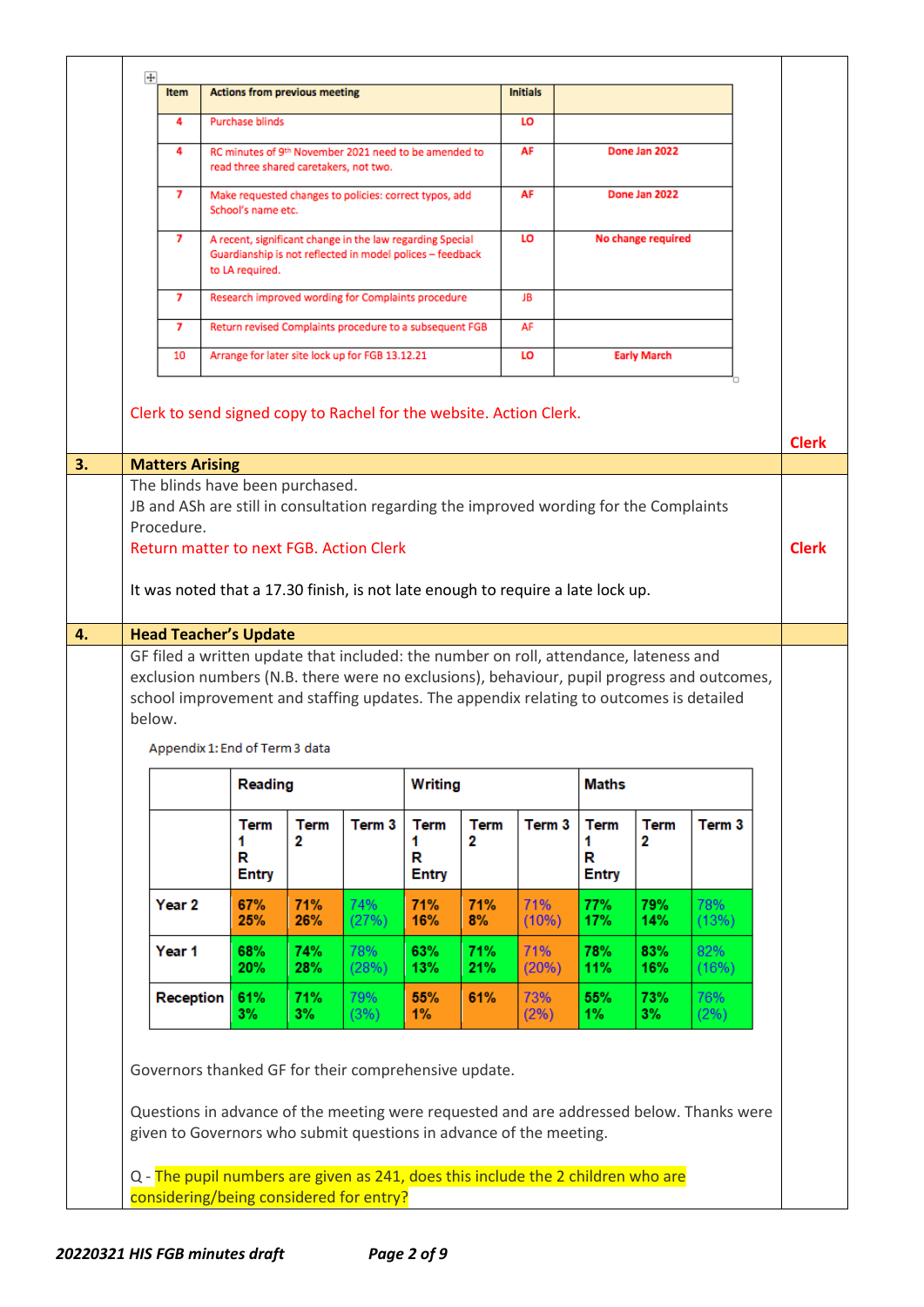A new pupil started in Year 2 on the day of the meeting. Pupil numbers are 242 as of this morning.

A reception admission is being planned for an addition child taking the number on roll to 243. This child has an Education and Health Care Plan (EHCP) in process and will require a risk assessment an additional needs staffing. Transition from their existing setting will be carefully planned.

 $Q - A$  Governor inquired whether these two additions will bring extra finance?

The census, on which per-capita funding is assessed is in October, so extra children at this point in the year will not bring extra funding.

GF requested that she spoke regarding attendance before moving to the next question.

Attendance at present, at 89%, is lower than national average and lower that the recent Bristol average. This is unusual for HIS.

Some authorised absences are linked to Covid and are due to holidays rearranged from lockdown. Presently no fixed penalty notices have been issues. Detail regarding absences with reference to key groups (Free school Meals, SEN etc.) were given at the Curriculum Committee's 15th February meeting detailed below. Please note that overall attendance appears to have fallen since this meeting.

#### Sept 2021 to 22nd January 2022

School attendance 96.9% (Bristol 94.8%) School FSM group attendance is 91.7% **BAME 89.1% SEND 93.2%** Analysis of year group key group attendance <90% shows that of 5 children in Reception, 1 has an EHCP and 2 are EAL; Of 8 children in Year 1, 1 has SEND support; of 22 children in Year 2, 2 are in receipt of Pupil Premium and 2 SEND support

GF has issued reminders regarding attendance to some families and reports this has helped.

GF also reports reduced incidence of high-level behaviour concerns; there have been no accident reports filed and fewe[r Team Teach](https://www.teamteach.co.uk/) interventions recently. This essentially means that there have been fewer incidents where I child has need to be physically handled as a repose to a behavioural incident: 11 in the spring terms compared to 33 in the autumn terms. GF concludes that the school's strategies are working.

GF carefully monitors patterns of behaviour incidents in the SEND cohort. Emotional & social difficulties are registered.

Presently there are eight children on behaviour plans and six of these are supported by the ELSA.

Q - Does behaviour improve as children go through the school?

GF reflected that it's not that simple.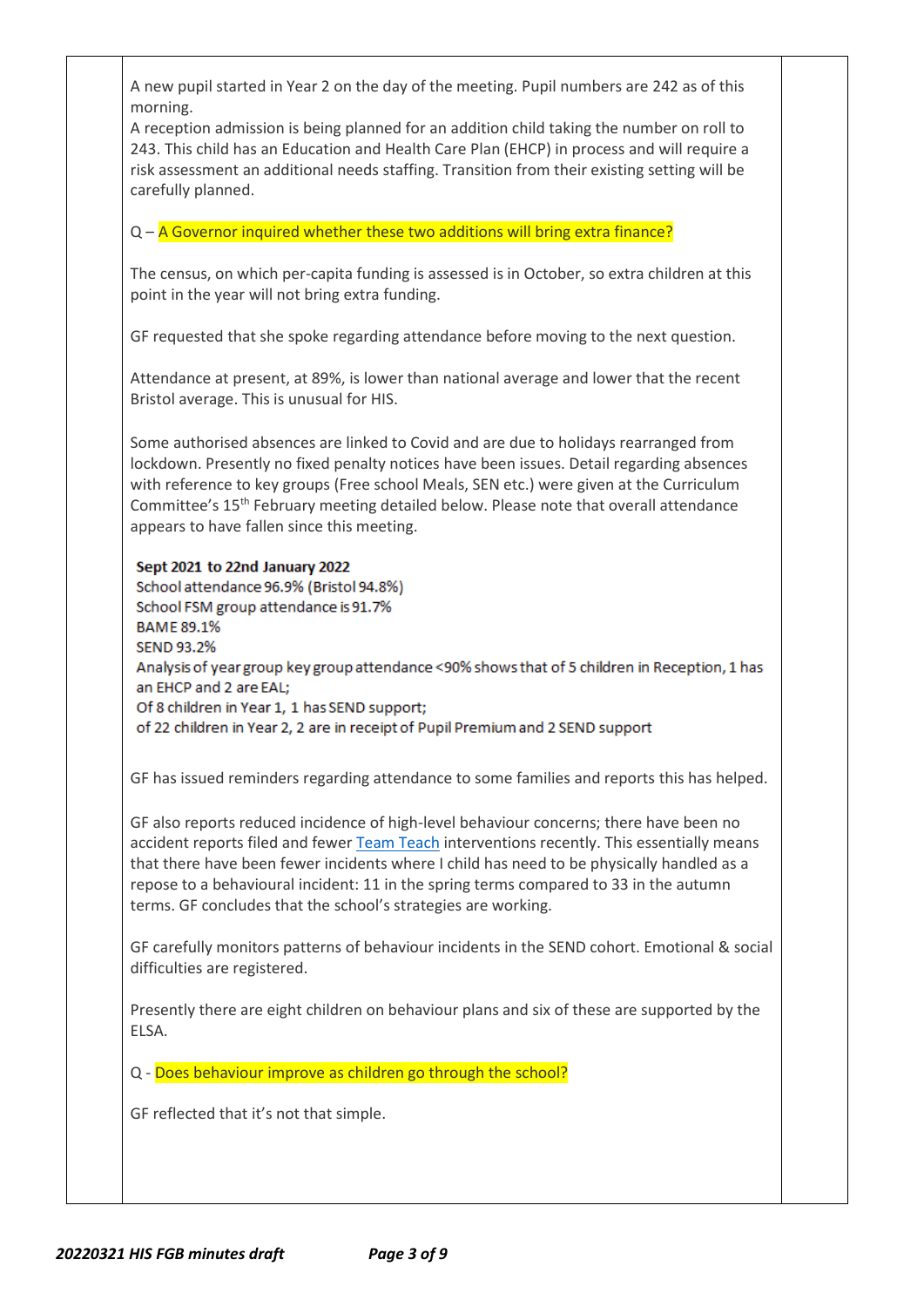| the School' meeting <sup>1</sup> . | GF has recently consulted with Health, Social and Educational Psychologist in a 'Team round                                                                                                                                                                                                                                                             |
|------------------------------------|---------------------------------------------------------------------------------------------------------------------------------------------------------------------------------------------------------------------------------------------------------------------------------------------------------------------------------------------------------|
| behaviours.                        | GF reports more behavioural incidents with boys. Boys represent 62.5 of the total HIS<br>cohort. Within the SEND cohort, GF reports that a lot more boys presenting with challenging                                                                                                                                                                    |
|                                    | Q- Considering the reported 75% target for Age Related Expectation (ARE) in writing as a<br>school, GF comments about interventions to accelerate progress next term, the Governor<br>asks how closely will this intervention be monitored?<br>And if it will be possible to get a a mid-term update?                                                   |
|                                    | GF reiterates the ambitious whole school writing targets of 75% of all children meeting ARE<br>for this point in the year during curriculum recovery. Presently, in years one and two 71% of<br>children are meeting ARE and in reception, 73%. A to Z Early Literacy Intervention, a six-<br>week programme is planned for some children.              |
|                                    | There will be entry & exit assessments, but no mid-term assessment. The school does lots of<br>data tracking; GF is reluctant to do more. It's a six-week programme, there will still be two<br>terms to do more if needed.                                                                                                                             |
|                                    | GF spoke of two children on the SEN register that are not responding to present teaching.<br>GF is consulting on ways to make progress with these children.                                                                                                                                                                                             |
|                                    | Q - Regarding the proposed targeted intervention for blending with the SEND cohort, how<br>will the progress of this be monitored?                                                                                                                                                                                                                      |
| bands.                             | Progress now being tracked by SENDco. SEND children's reading progress in tracked via book                                                                                                                                                                                                                                                              |
|                                    | Q - There was two queries regarding the UWE student teachers: when do we know if they                                                                                                                                                                                                                                                                   |
|                                    | are coming and how many? And can this be factored into our advance planning?                                                                                                                                                                                                                                                                            |
|                                    | GF replied that the school can plan to some extent, but not much is known about individual<br>needs in advance and the students need the right offer for them. It is a careful balance<br>between the school's needs and the students' needs.                                                                                                           |
|                                    | Q - Concerning the data supplied, is it possible to achieve a pre-Covid comparison to gauge                                                                                                                                                                                                                                                             |
|                                    | if the Covid impact is still being felt?                                                                                                                                                                                                                                                                                                                |
|                                    | Term 3 data from 2019/20 is really similar for writing and maths; it's within 5%. Writing is a<br>bit lower, around 11% variance compared to pre-Covid data. The children's writing has<br>particularly suffered from lockdown. There was less opportunity with online learning to<br>practice the fine motor skills needed and to build up resilience. |
| SEND need in this group.           | Writing is a particular challenge with our year 2 boys for various reasons; there is a high                                                                                                                                                                                                                                                             |
|                                    | Q - How is staff morale and general feeling?                                                                                                                                                                                                                                                                                                            |
|                                    |                                                                                                                                                                                                                                                                                                                                                         |
|                                    | Witnessing good pupil progress and attainment increases morale. GF is aware of quite a<br>burden of non-work-related stresses at the minute. Things have been very difficult with                                                                                                                                                                       |

<sup>&</sup>lt;sup>1</sup> WHAT IS TEAM AROUND THE SCHOOL? A local network consisting of schools and other family support services that meet on a regular basis to have a shared conversation about children and young people that they may be worried about and that early help and intervention may stop concerns escalating.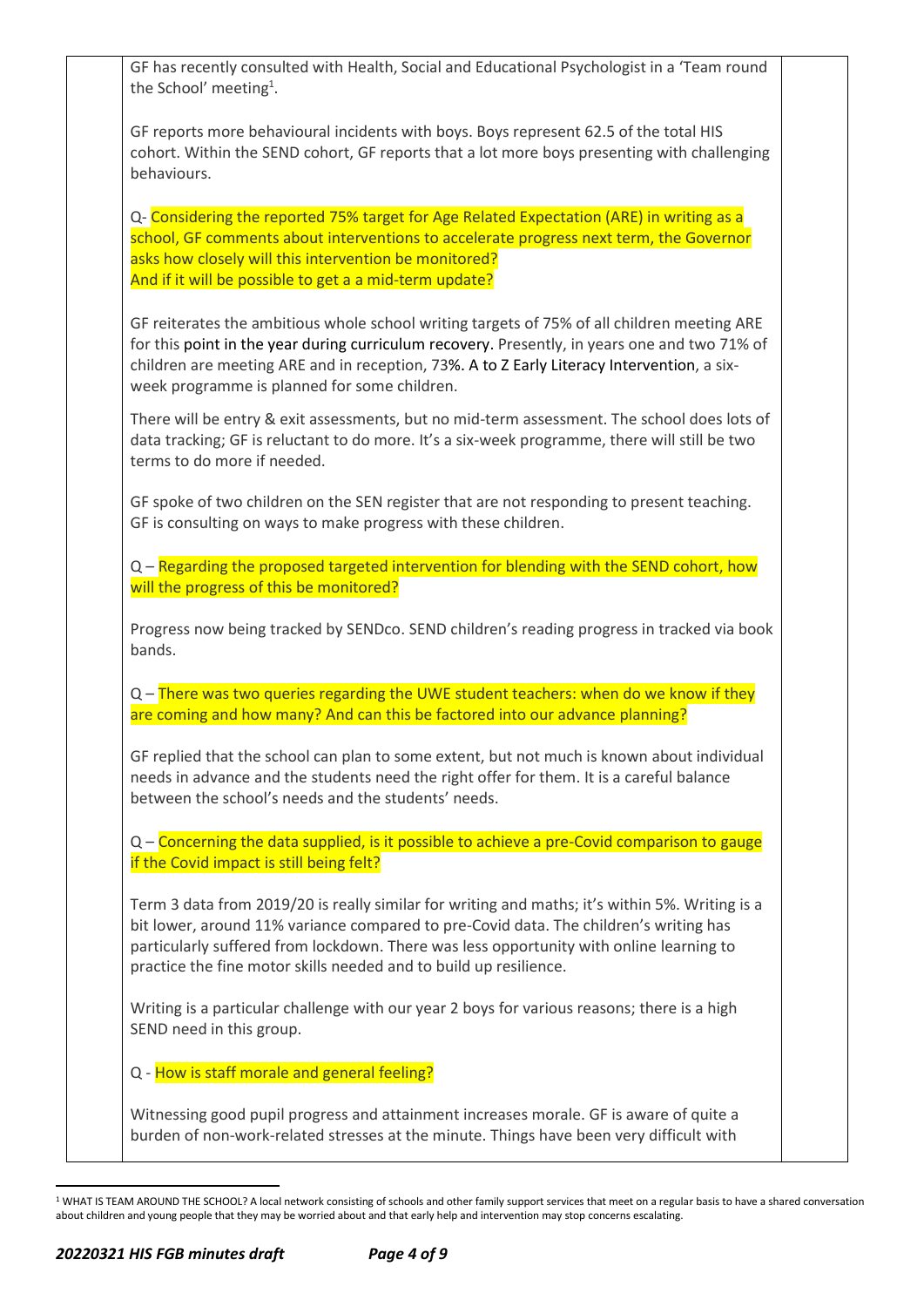| cover and picking up the pieces during the last wave of staff and child absences due to<br>Covid. GF assesses that resilience is low and tries not to ask too much.                                                                                                                                                                           |              |
|-----------------------------------------------------------------------------------------------------------------------------------------------------------------------------------------------------------------------------------------------------------------------------------------------------------------------------------------------|--------------|
| There awareness that illness due to Covid appears to be rising again. Cover for illness<br>remains a challenge; TAs are harder to cover for than teachers because their work depends<br>on knowledge of the children. Mostly the school opts for internal cover rather that supply<br>cover with TAs for this reason.                         |              |
| Q - Is there anything we can do?                                                                                                                                                                                                                                                                                                              |              |
| A discussion followed. The difficulties around offering wellbeing time were aired. MF<br>commented that, 'those who take it already prioritise their wellbeing, and those you might<br>wish to take it don't'. The difficulty that time off represents to overworked people was<br>expressed, in that it simply allows more work to build up. | <b>SLT</b>   |
| ASh encouraged GF to think of something that would benefit the staff, even if it costs.                                                                                                                                                                                                                                                       |              |
| Senior Leadership Team (SLT) to have a wellbeing discussion and find an idea that Governors<br>can support. Action SLT                                                                                                                                                                                                                        |              |
| AKH would like to find something Governors and staff can do together.                                                                                                                                                                                                                                                                         |              |
| This idea was well received in general, but it was appreciated that it would need to replace<br>something and not be extra to the workload or cut into family time.                                                                                                                                                                           |              |
| Q - Are teachers still having to teach in the classroom and supply online learning.                                                                                                                                                                                                                                                           |              |
| No, not now. Children who are unable to be in school just follow the class work at home.                                                                                                                                                                                                                                                      |              |
| Q - A Governor asked about staff wellbeing surveys.                                                                                                                                                                                                                                                                                           |              |
| There was a survey, report to the Resources Committee details below.                                                                                                                                                                                                                                                                          |              |
| Staff stress risk assessments were complete at the start of January.<br>12 teachers and 12 support staff responded                                                                                                                                                                                                                            |              |
| There were very few 'red' risk-ratings, but some orange Lauren and the well-being<br>۰<br>group will analyse further and set some actions later this term.<br>Themes include: Many teachers and some support staff felt that their role involved                                                                                              |              |
| intense working and needed to neglect some tasks<br>Many teachers felt they needed to work long hours, although the majority said this                                                                                                                                                                                                        |              |
| was not due to 'pressure' but a requirement to fulfil their role.<br>2 TAs responded with similarly<br>٠                                                                                                                                                                                                                                      |              |
| • There was mixed feedback on feelings of control in roles. Most said they had control<br>over their ways of working, but TAs tended to feel their timetable was dictated.                                                                                                                                                                    |              |
| A strong majority responded that expectations were clear, they had encouragement<br>in their role and had manager and peer support.<br>A few noted some relationship friction. This was localised.                                                                                                                                            |              |
|                                                                                                                                                                                                                                                                                                                                               | <b>Clerk</b> |
| Q - There was a question regarding the planned wellbeing team meeting?                                                                                                                                                                                                                                                                        |              |
| This has been delayed. LO waiting for a summary. There will be a wellbeing update at next<br>FGB. Action clerk to put on the agenda.                                                                                                                                                                                                          |              |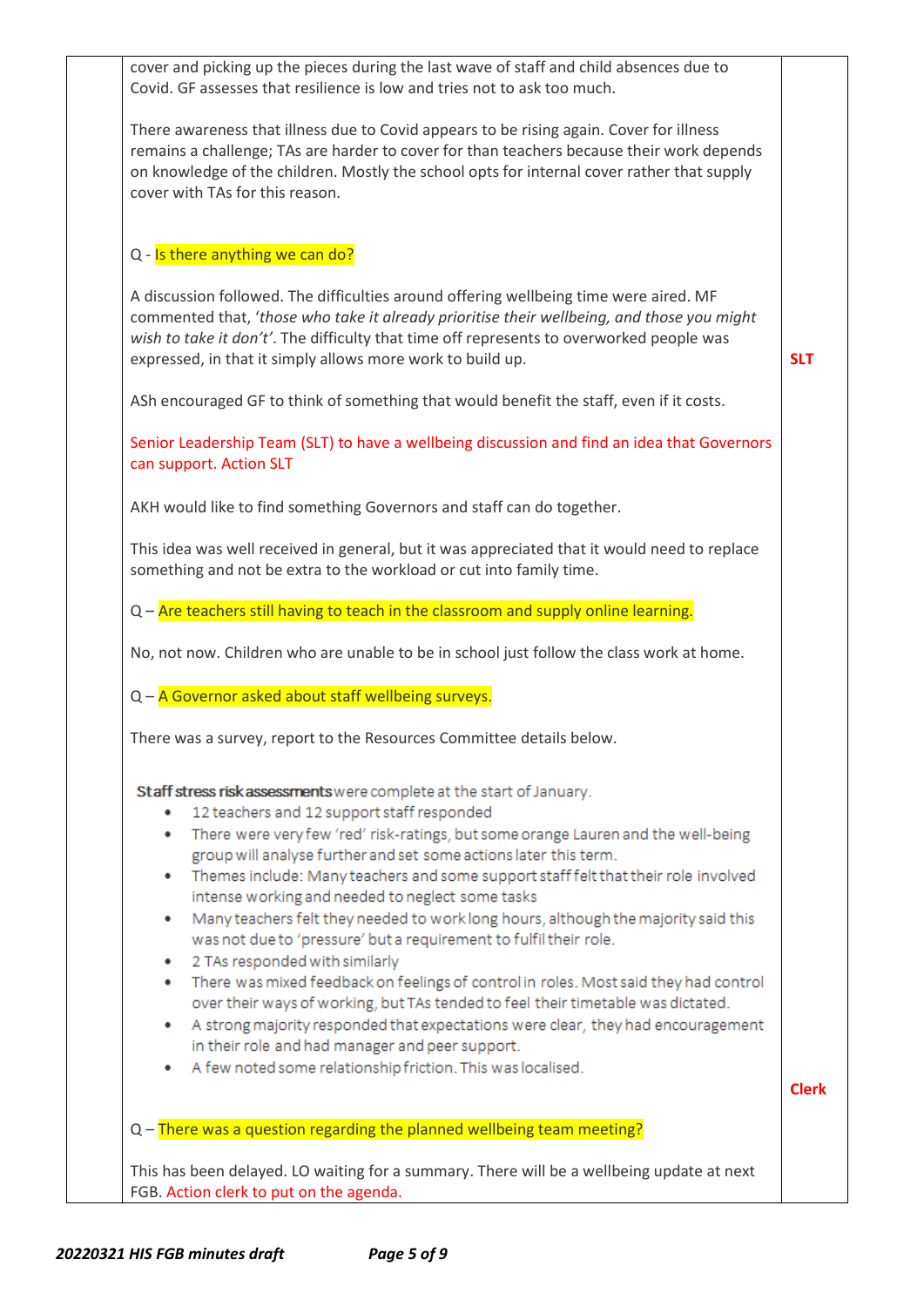|    | It was agreed that if there were further questions, they would be posted on Governor Hub.                                                                                                                                                                                                                                             |  |
|----|---------------------------------------------------------------------------------------------------------------------------------------------------------------------------------------------------------------------------------------------------------------------------------------------------------------------------------------|--|
| 5. | Chair's update                                                                                                                                                                                                                                                                                                                        |  |
|    | RL recorded that the Pupil Admission Number (PAN) consultation had gone well. There were<br>no objections and much support. From Sept 23, the PAN will be 60.                                                                                                                                                                         |  |
|    | Admission numbers for Sept 22 are broadly in line with expectation; this will result in two or<br>two and a half classes. The impact of this has been discussed previously.                                                                                                                                                           |  |
|    | SEE CONFIDENTIAL MINUTE                                                                                                                                                                                                                                                                                                               |  |
|    | ES left the meeting.                                                                                                                                                                                                                                                                                                                  |  |
| 6. | <b>Resources Committee update</b>                                                                                                                                                                                                                                                                                                     |  |
|    | RH had delivered a summary detailed by ASh.                                                                                                                                                                                                                                                                                           |  |
|    | The School's Financial Value Standards (SFVS) has been submitted. ASh and LO report that it<br>shows strong position.                                                                                                                                                                                                                 |  |
|    | The in-year deficit has been reduced; the outturn shows a deficit of £19 137 compared to a<br>projected deficit of £36 378.                                                                                                                                                                                                           |  |
|    | There are still pressures on the budget, many of which are out of Governor's control, for<br>instance the school gets its energy via Energy Club and have been told to anticipate a 50%<br>increase on bills going forward. The business manager has researched and concludes that<br>there is no benefit in sourcing fuel elsewhere. |  |
|    | BS left the meeting.                                                                                                                                                                                                                                                                                                                  |  |
|    | Governors' attention was drawn to the 5-year budget submitted. These projections do not<br>illustrate projected changes in pupil number and income. It needs to be understood that the<br>identified 'cliff edges' are known by governors and are well documented, but it was too<br>complex to incorporate at this time.             |  |
|    | Q – Clarification was sought; does budgeting includes the proposed PAN reduction.                                                                                                                                                                                                                                                     |  |
|    | No, that was one of the known unknowns that were considered too complex to incorporate.                                                                                                                                                                                                                                               |  |
|    | For a staffing update, Governors were referred to the RC minutes.                                                                                                                                                                                                                                                                     |  |
| 7. | <b>Curriculum Committee update</b>                                                                                                                                                                                                                                                                                                    |  |
|    | FS explained that the Curriculum Committee had met for a second time. Child attendance<br>difficulties had been highlighted, for details see above. Governors had received: A Phonics<br>update, information of Computing and online safety, a very illuminating Maths update and<br>updates on Art and an address from the SENDco.   |  |
|    | FS asked GF about the planned Maths day.                                                                                                                                                                                                                                                                                              |  |
|    | Gf explained about the 100 day and recalled that all children were really engaged, and<br>parents had got involved sending their children with 100 of something.                                                                                                                                                                      |  |
|    | Q - Other Governors inquire as to how the new committee is going?                                                                                                                                                                                                                                                                     |  |
|    | FS replied that they felt it was going really well, there were good discussions developing. FS<br>felt that there should be fewer presentations with a bit more depth to the discussions,<br>perhaps more pre-reading.                                                                                                                |  |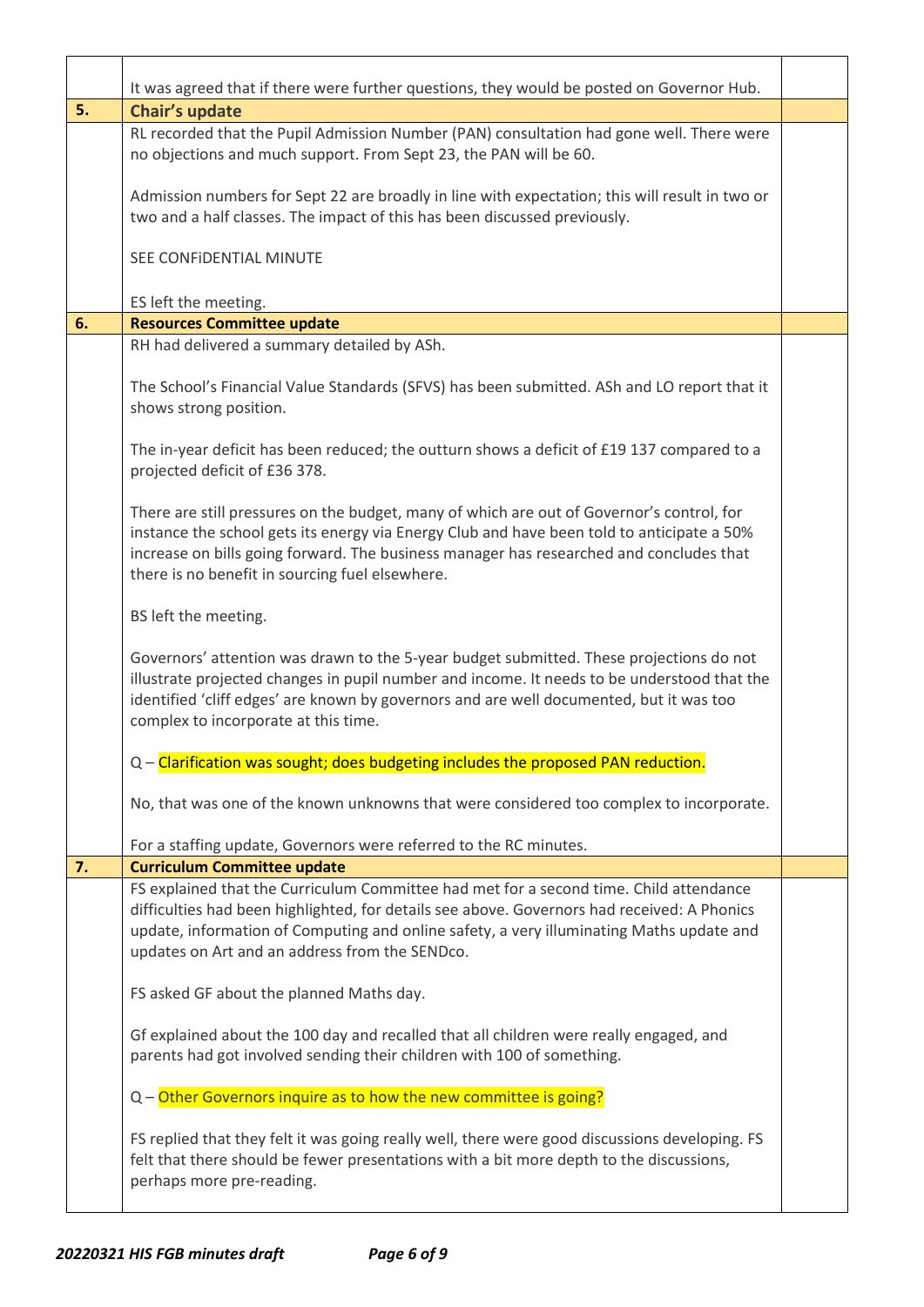|     | GF echoed that, in future, fewer subjects in more depth would be good.                                                                                                                                                                                                                                                                                                                                                                                                                                                                                                                                                                                                                                                                                                                                                                                                                                                                                                                                                                                                                                                                                                                                                                    |                      |
|-----|-------------------------------------------------------------------------------------------------------------------------------------------------------------------------------------------------------------------------------------------------------------------------------------------------------------------------------------------------------------------------------------------------------------------------------------------------------------------------------------------------------------------------------------------------------------------------------------------------------------------------------------------------------------------------------------------------------------------------------------------------------------------------------------------------------------------------------------------------------------------------------------------------------------------------------------------------------------------------------------------------------------------------------------------------------------------------------------------------------------------------------------------------------------------------------------------------------------------------------------------|----------------------|
| 8.  | <b>Policies</b>                                                                                                                                                                                                                                                                                                                                                                                                                                                                                                                                                                                                                                                                                                                                                                                                                                                                                                                                                                                                                                                                                                                                                                                                                           |                      |
|     | Reviewed and updated policies were submitted for adoption.                                                                                                                                                                                                                                                                                                                                                                                                                                                                                                                                                                                                                                                                                                                                                                                                                                                                                                                                                                                                                                                                                                                                                                                |                      |
|     | The policies referred from the Resources Committee were adopted, as were those referred<br>from the Curriculum Committee.                                                                                                                                                                                                                                                                                                                                                                                                                                                                                                                                                                                                                                                                                                                                                                                                                                                                                                                                                                                                                                                                                                                 |                      |
|     | Capability of support staff and Code of Conduct were adopted.                                                                                                                                                                                                                                                                                                                                                                                                                                                                                                                                                                                                                                                                                                                                                                                                                                                                                                                                                                                                                                                                                                                                                                             |                      |
|     | AKH raised questions regarding the equalities impact of the Attendance Policy.<br>AKH and VS to review. The policy will be accepted at the conclusion of this process and will<br>not be returned to committee.                                                                                                                                                                                                                                                                                                                                                                                                                                                                                                                                                                                                                                                                                                                                                                                                                                                                                                                                                                                                                           | <b>AKH</b><br>and VS |
|     | With their considerable expertise, MF had considered the Data Protection Policy, but it was<br>felt by FGB than another Governor should review it too. VS's offer to review was accepted.<br>The policy will be accepted at the conclusion of this process and will not be returned to<br>committee.                                                                                                                                                                                                                                                                                                                                                                                                                                                                                                                                                                                                                                                                                                                                                                                                                                                                                                                                      | <b>VS</b>            |
|     | The Governors agreed that no British Values policy was need and were content that the<br>school's 'intent' is clear from the curriculum area of the website.                                                                                                                                                                                                                                                                                                                                                                                                                                                                                                                                                                                                                                                                                                                                                                                                                                                                                                                                                                                                                                                                              |                      |
| 9.  | Governor's day                                                                                                                                                                                                                                                                                                                                                                                                                                                                                                                                                                                                                                                                                                                                                                                                                                                                                                                                                                                                                                                                                                                                                                                                                            |                      |
|     | May 16 <sup>th</sup> 2022 – Governors approved the programme below which includes the opportunity<br>to question the learners. Possible age-appropriate questions were suggested.<br>12:15 - 13:00 (Arrive 12:05-12:10 for sign in) Governors join children for lunch in the dining<br>halls, then out in the playgrounds<br>13:05 - 13:50 Learning walk with SLT (curriculum-focus questions below)<br>14:00 - 14:20 Assembly-main hall<br>14:30 - 15:20 Curriculum Committee Meeting (main hall)<br>15:20 - 15:40 Meet and Greet parents/carers in the main playground<br>16:00 FGB meeting (Class 6)<br>Question prompts for the Learning Walk:<br>Reception:<br>. What do you enjoy most at school?<br>. Tell me about your learning today<br>. What are you good at?<br>. What do you want to get better at?<br>• Can you tell me/show me the word of the day or week?<br>Year 1 and 2:<br>. What are you learning in this lesson? Tell me about what you know.<br>• What subject are you learning? (may need a prompt of is it science/history?)<br>• Can you tell me/show me the word of the day or week?<br>. What is your favourite subject in school?<br>. What are you good at?<br>. What do you want to improve/get better at |                      |
| 10. | Website                                                                                                                                                                                                                                                                                                                                                                                                                                                                                                                                                                                                                                                                                                                                                                                                                                                                                                                                                                                                                                                                                                                                                                                                                                   |                      |
|     |                                                                                                                                                                                                                                                                                                                                                                                                                                                                                                                                                                                                                                                                                                                                                                                                                                                                                                                                                                                                                                                                                                                                                                                                                                           |                      |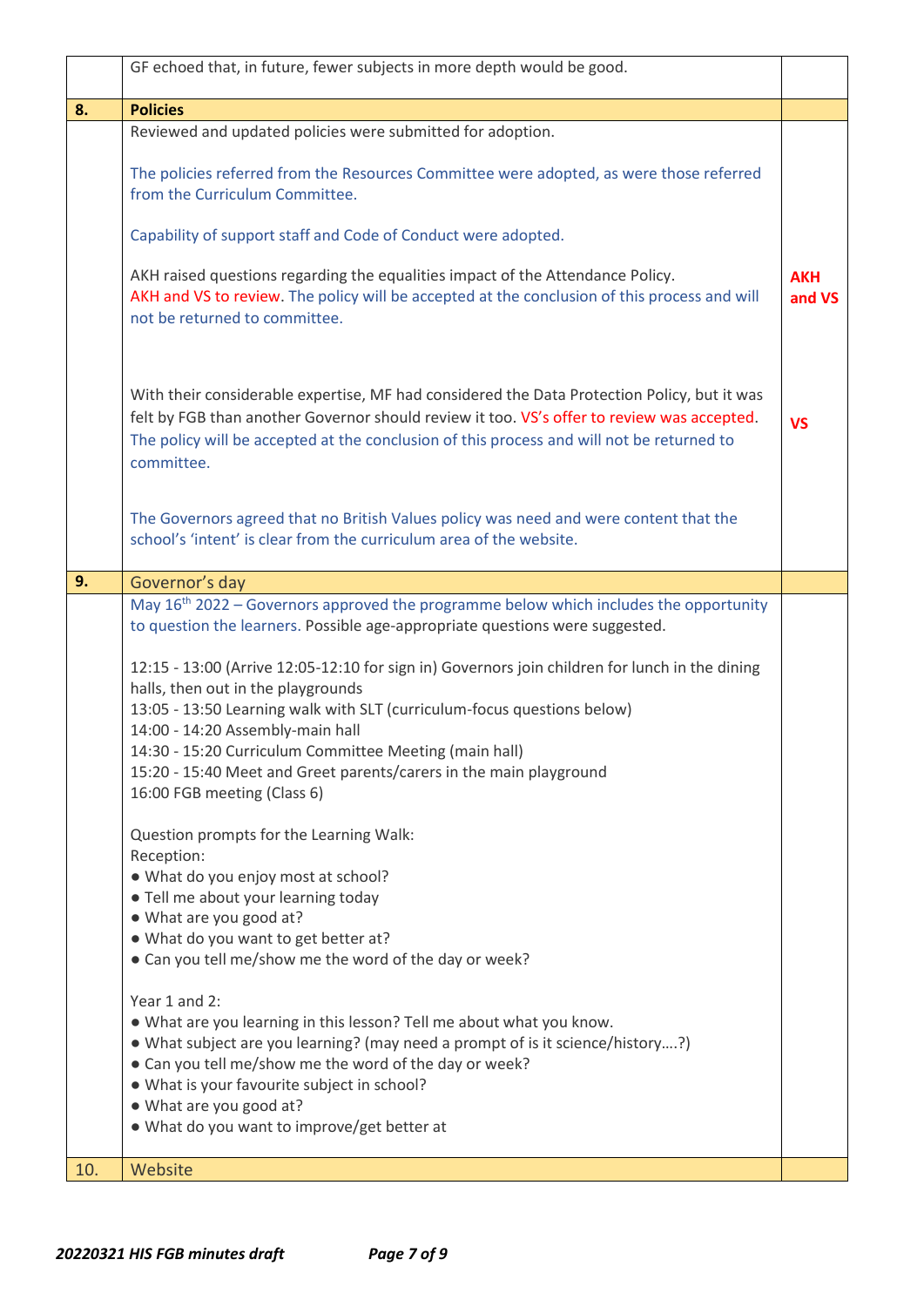|     | The Chairs noted that the Governor section of the School's website was compliant but<br>minimal. Governors were asked to send in updates to their profiles if they had not already<br>done so.                                                                                                                                                                                                                                                           | All |
|-----|----------------------------------------------------------------------------------------------------------------------------------------------------------------------------------------------------------------------------------------------------------------------------------------------------------------------------------------------------------------------------------------------------------------------------------------------------------|-----|
| 11. | <b>Parent Survey</b>                                                                                                                                                                                                                                                                                                                                                                                                                                     |     |
|     | SS and ES will action the parent survey by the end of term 5. Governors appreciated that<br>they had made a good start on this and made some further suggestions. Governors asked<br>that SS and ES reflect on last survey so that comparisons can be made. The Chairs asked to<br>see the draft before it is finalised.                                                                                                                                 |     |
|     | An open-ended question was considered; If there was one thing this school could do for<br>your child?                                                                                                                                                                                                                                                                                                                                                    |     |
|     | The response rate for previous surveys was 60%. Although this was considered good, ways<br>of improving the response rate was discussed.                                                                                                                                                                                                                                                                                                                 |     |
|     | Follow up focus groups were discussed.                                                                                                                                                                                                                                                                                                                                                                                                                   |     |
| 12. | <b>AOB</b>                                                                                                                                                                                                                                                                                                                                                                                                                                               |     |
|     | It was noted that, in addition to reading Keeping Children Safe in Education, there will be an<br>additional requirement for all Governors undertake safeguarding training in future. Some<br>suggestions were made for this.                                                                                                                                                                                                                            |     |
|     | The hybrid element of the meeting as discussed. A view was expressed that the 'in person'<br>governors had done more talking. It was accepted that it had been difficult to give equal<br>focus to the small computer screen and the inequality created by this was considered<br>undesirable. A bigger meeting space with a much larger screen was discussed; perhaps the<br>hall. The difficulty of travelling during the 'rush hour' was appreciated. |     |
| 10. | <b>Date of Next Meeting</b>                                                                                                                                                                                                                                                                                                                                                                                                                              |     |
|     | May 16 <sup>th</sup> 2022 @ 16.00                                                                                                                                                                                                                                                                                                                                                                                                                        |     |

### Meeting ended 5.37pm

### **Minutes agreed to be a true and accurate record of the meeting of Henleaze Infant School committee & date**

**Signed** *D.(1)* Date 17.5.22

|                | <b>Actions agreed T1</b>                                               | Who by       | <b>Deadline</b> |
|----------------|------------------------------------------------------------------------|--------------|-----------------|
| $\mathbf{1}$   | Put on next FGB agenda an item to finalise 2022/23 dates and times     | <b>Clerk</b> | Next FGB        |
|                | and facilitate a discussion around meeting formats going forward.      |              |                 |
| $\overline{2}$ | Clerk to send signed copy to Rachel for the website.                   | <b>Clerk</b> | <b>ASAP</b>     |
| $\overline{3}$ | Continue to consider wording for the Complaints Procedure              | ASh & JB     | Next FGB        |
| 3              | Return matter to next FGB.                                             | <b>Clerk</b> | ditto           |
| $\overline{4}$ | Senior Leadership Team (SLT) to have a wellbeing discussion and find a | <b>SLT</b>   | ditto           |
|                | wellbeing idea that Governors can support. Action SLT                  |              |                 |
| 4              | Wellbeing update at next FGB; Clerk to put on the agenda.              | <b>Clerk</b> | ditto           |
| 5              | Governors were asked to send in updates to their profiles if they had  | All          | Next FGB        |
|                | not already done so.                                                   |              |                 |
|                |                                                                        |              |                 |
|                |                                                                        |              |                 |
|                |                                                                        |              |                 |
|                |                                                                        |              |                 |
|                |                                                                        |              |                 |